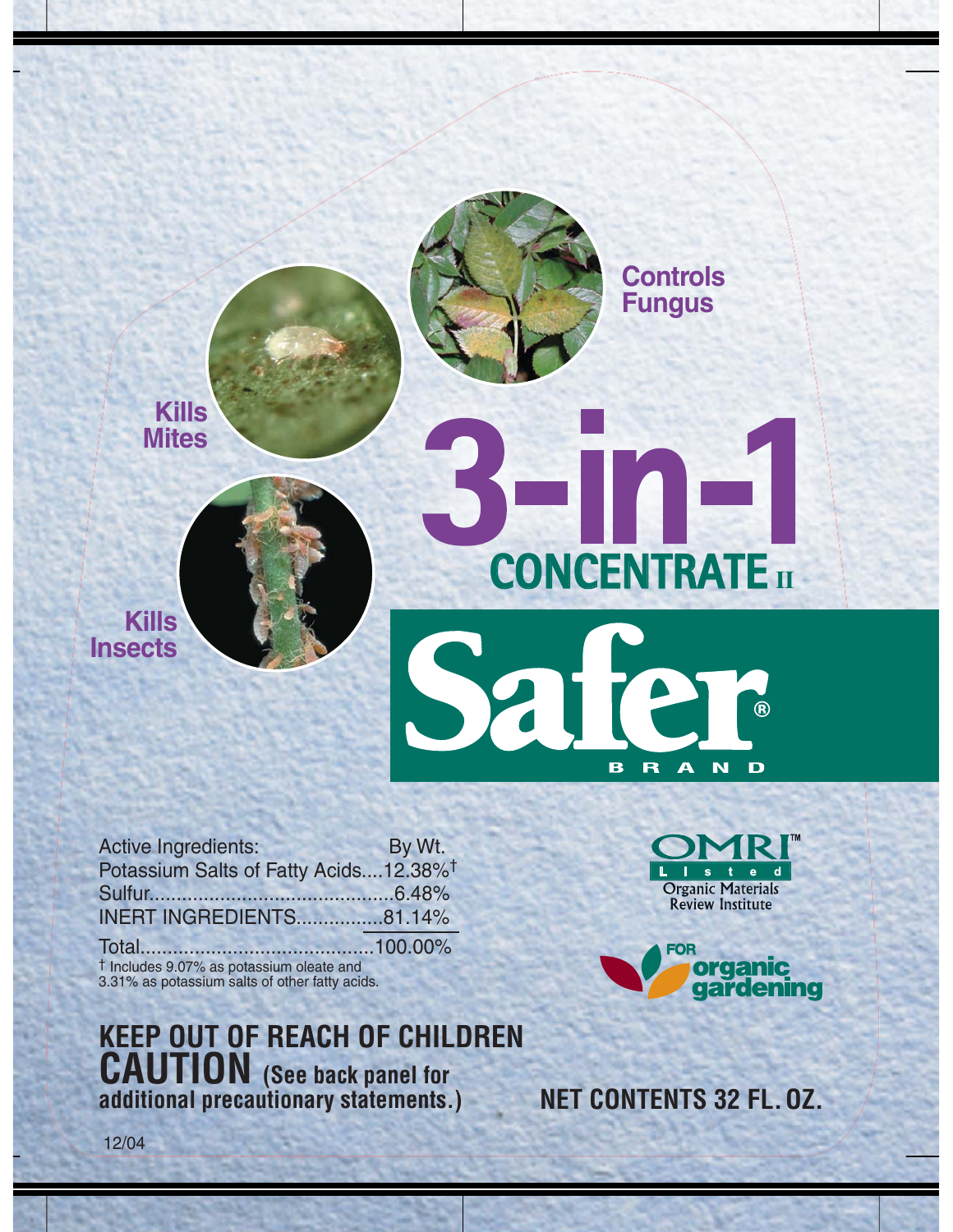



## **Always ShakeWell Before Using**

**Peel open for Use Directions and further information. See precautionary statements and first aid inside booklet.**

Safer® Brand 3-In-1 Concentrate can be used to kill insect and mite pests and to prevent and control fungal disease. Safer® Brand 3-In-1 Concentrate contains sulfur and insect killing soap derived from natural fats and plant oils. Its formulation is gentle on most plants. Safer® Brand 3-In-1 Concentrate is designed to kill pests and create an environment where damaging fungi cannot live. It can be applied directly to fruits and vegetables up to day before harvest.

**Woodstream Corp. and its subsidiaries will not accept liability for damage or injury resulting from misuse. For information on this pesticide product (including health concerns, medical emergencies, or pesticide incidents), call the National Pesticide Information Center at 1-800-858-7378.**

Manufactured By: Safer®, Inc., a wholly-owned subsidiary of Woodstream Corporation

## **Vwoodstream**

69 North Locust Street, Lititz, PA 17543 1-800-800-1819 • 717-626-2125

EPA Reg. No. 59913-13 EPA Est. 63416-MN-001

Look for other Safer® Brand products at **www.saferbrand.com** 12/04



**© Copyright 2004 Woodstream Corp. US Patent #5,093,124 Model No. 5462 Made in USA**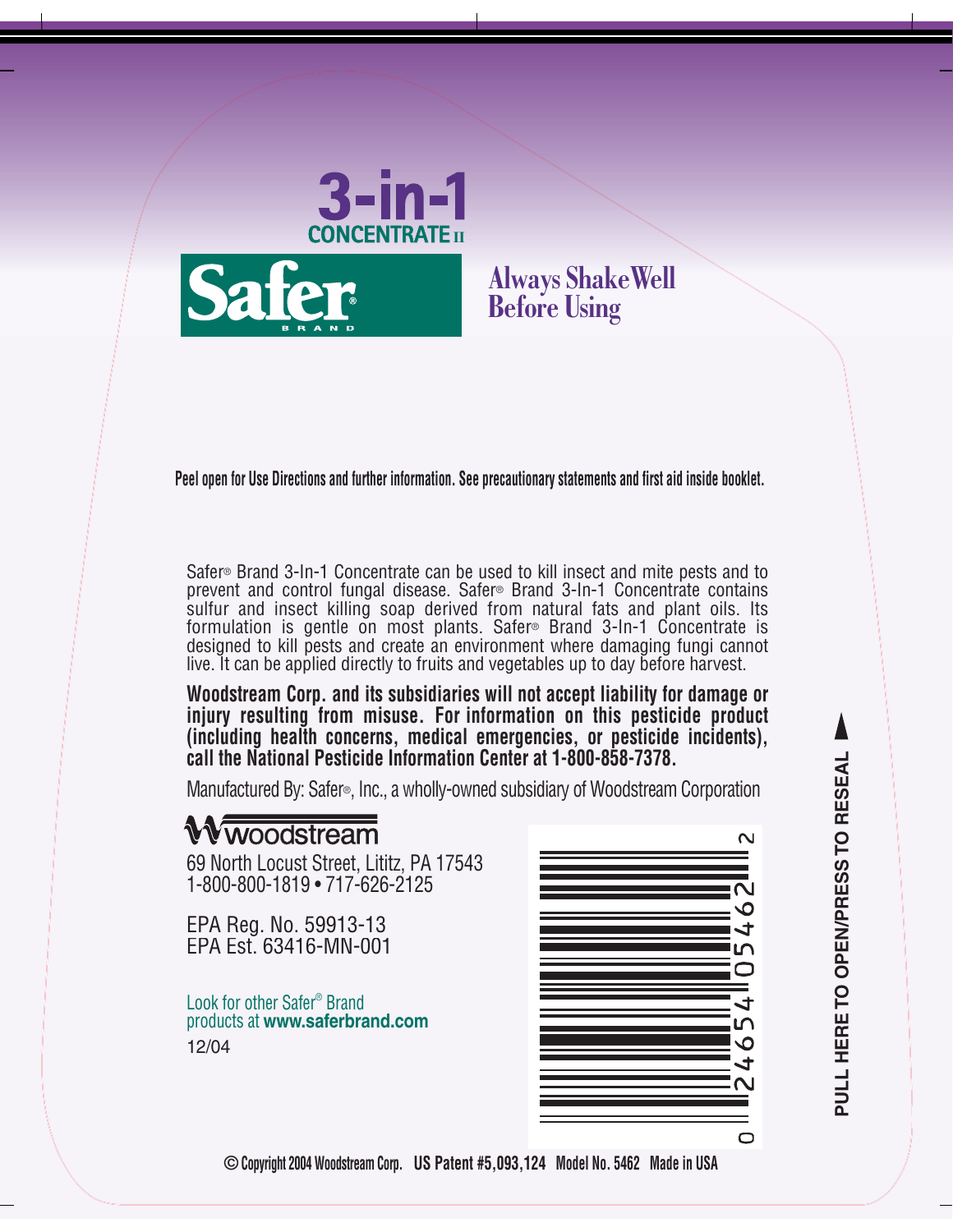**PRECAUTIONARY STATEMENTS: CAUTION:** Causes moderate eye irritation. Avoid contact with eyes, skin or clothing. Wear protective clothing, gloves, goggles, face shield, or safety glasses while mixing. Wash thoroughly with soap and water after handling this product and before eating, drinking, chewing gum, or using tobacco. Remove and wash contaminated clothing before reuse.

| <b>FIRST AID</b> |                                                                                                                                                                                                                                     |
|------------------|-------------------------------------------------------------------------------------------------------------------------------------------------------------------------------------------------------------------------------------|
| If on skin:      | • Take off contaminated clothing.<br>• Rinse skin immediately with plenty of water for 15-20 minutes.<br>• Call a poison control center or doctor for treatment advice.                                                             |
| If in eyes:      | • Hold eye open and rinse slowly and gently with water for 15-20 minutes.<br>Remove contact lenses, if present, after the first 5 minutes, then continue rinsing.<br>• Call a poison control center or doctor for treatment advice. |

**Have the product container or label with you when calling a poison control center or doctor or going for treatment. You may also contact 1-800-858-7378 for emergency medical treatment advice.** 

**ENVIRONMENTAL HAZARDS:** This product may be hazardous to aquatic invertebrates. Do not apply directly to water. Do not contaminate water by cleaning of equipment washwaters or disposal of rinsate.

**Keep unprotected persons out of treated areas until spray has dried! Read entire label before using! GENERAL INFORMATION:** Safer® Brand 3-In-1 Concentrate can be used to kill insect and mite pests and to prevent and control fungal disease. Safer® Brand 3-In-1 Concentrate contains sulfur and insect killing soap derived from natural fats and plant oils. Its formulation is gentle on most plants. Safer® Brand 3-In-1 Concentrate is designed to kill pests and create an environment where damaging fungi cannot live. It can be applied directly to fruits and vegetables right up to the day before harvest.

**DIRECTIONS FOR USE:** It is a violation of Federal law to use this product in a manner inconsistent with its labeling. **Safer® Brand 3-In-1 Concentrate can be applied with all types of hand or power sprayers. Read and carefully follow the instructions for the type of sprayer you use. Always shake well before using! WHAT IT IS:** Safer® Brand 3-In-1 Concentrate provides three garden solutions in one: fungicide, insecticide and miticide. It kills garden insects and mites and controls fungal diseases. It contains a patented formulation to help reduce injury to most plants.

**WHAT IT CONTROLS:** Powdery mildew, black spot, leaf spot, and rust.

**WHAT IT KILLS:** Aphids, Beetles (leaf-feeding), Caterpillars (leaf-feeding), Crickets, Earwigs, Lace Bugs, Leafhoppers, Mealybugs, Mites, Plant Bugs, Scale Crawlers, Thrips, and Whiteflies.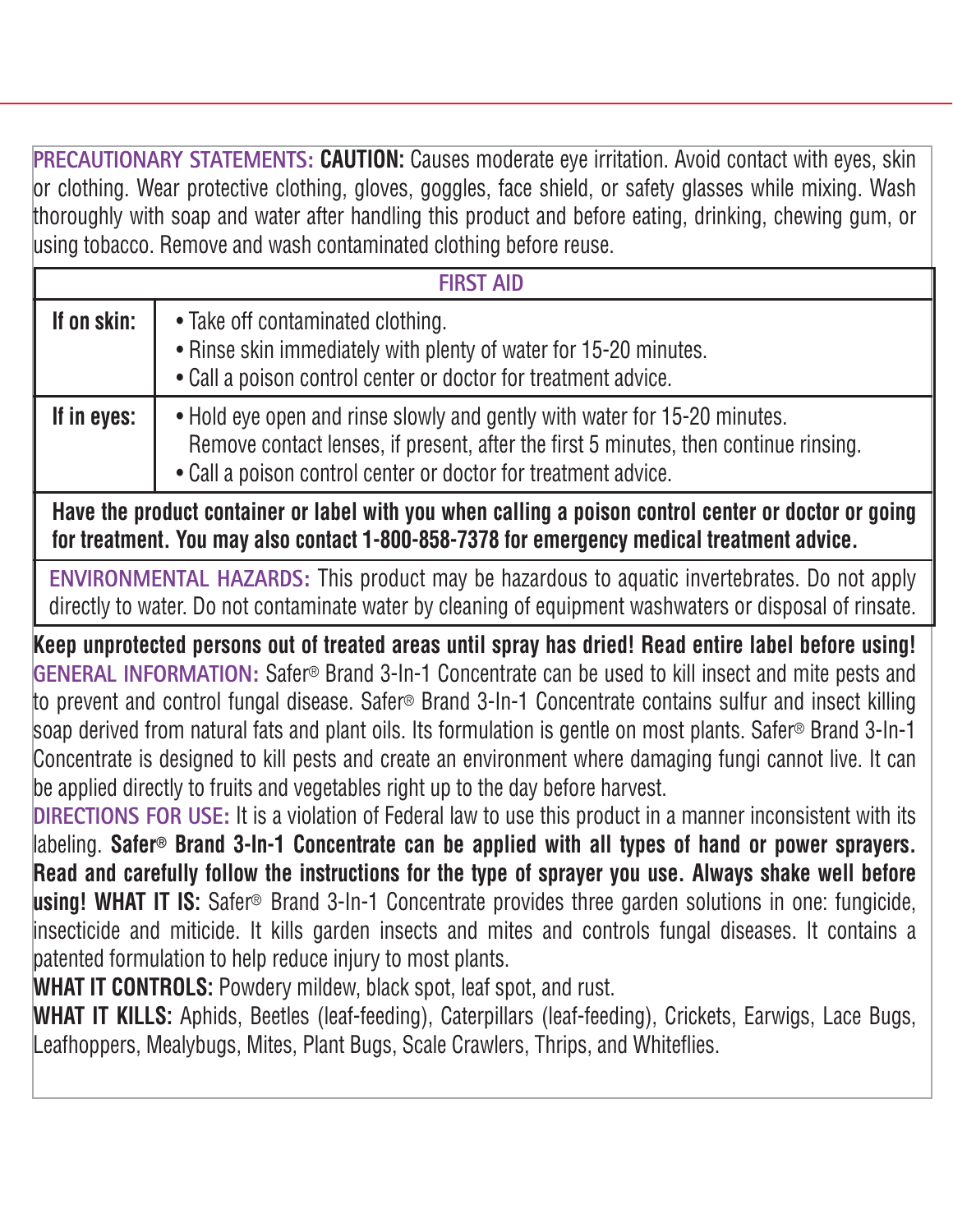**WHERE TO USE IT:** Roses, Flowers, Shade Trees, Foliage Plants, Ornamentals, Beans, Peas, Broccoli, Cabbage, Cauliflower, Collards, Kale, Peppers, Strawberries, Apples, Pears, Citrus, Potatoes, Cucumbers, Squash, Grapes, Blackberries, Blueberries, Raspberries, Loganberries, Currants, Melons, and Tomatoes. **HOW TO USE IT:** Apply in the morning or late evening. Shake well. Use at first sighting of insects or infection. Thorough coverage of both top and bottom leaves is important. Spray leaves to the point of run off. Apply every 5 to 7 days when insects are present.

**USE CAUTIONS:** Some plants are susceptible to injury from sulfur under certain climatic conditions. DO NOT USE on delicate fern, apricots, filberts, stock, walnuts, nasturtium, sweet pea, violet, mountain ash, Japanese maple, horse chestnut, spinach, viburnum, newly planted cuttings, or plants stressed by drought. Do not apply when plants are in full sun or when temperature exceeds 90˚ F. Do not apply for at least 4 weeks following application of oil spray.

**FUNGICIDE USES: SHAKE WELL.** For control of BLACK SPOT, LEAF SPOT, and RUST, mix 1 part concentrate to 15 parts water or 8 fl. oz. (16 Tbsp.) per gallon. For POWDERY MILDEW mix 4 fl. oz. (8 Tbsp.) per gallon of water. Place about half of the volume of water in sprayer, add concentrate, stir well, add rest of water and mix thoroughly. Run agitator on large tank sprayers. For coverage, see individual applications. Spray plants thoroughly to wet the upper and lower surfaces of foliage. Repeat as recommended.

**To control powdery mildew, leaf spot, and rust on FLOWERS, FOLIAGE PLANTS & ORNAMENTALS** spray at 7 to 10 day intervals or as needed. To control powdery mildew, black spot and rust on ROSES, spray at 7 to 10 day intervals or following rain. Be sure to treat new growth & buds. Avoid spraying when plants are in full sun or temperature exceeds 85°F. Apply 1 gal. of mix to each 350 sq. ft.

**To control powdery mildew on BEANS & PEAS,** spray at first sign of disease & repeat at 7-day intervals as necessary. May be used up to day before harvest. Apply 1 gal. of mix to each 250 sq. ft.

**To control powdery mildew on APPLES & PEARS,** apply to thoroughly wet foliage. Apply at pre-bloom stage or after petal fall as needed. NOTE: Some apple and pear varieties are sulfur sensitive; test for varietal sensitivity prior to full-scale treatment.

**To control powdery mildew on POTATOES,** spray before disease appears & repeat as necessary. Apply 1 gal. of mix to each 350 sq. ft.

**On CUCUMBERS and SQUASH,** spray when powdery mildew appears & repeat as necessary. Do not spray young plants. Apply 1 gal. of mix to each 600 sq. ft.

**To control powdery mildew on STRAWBERRIES,** spray when disease appears and repeat as necessary. Do not spray young plants. Apply 1 gal. of mix to each 300 sq. ft. NOTE: Do not apply to strawberries that will be used for canning. May be used up to the day before harvest.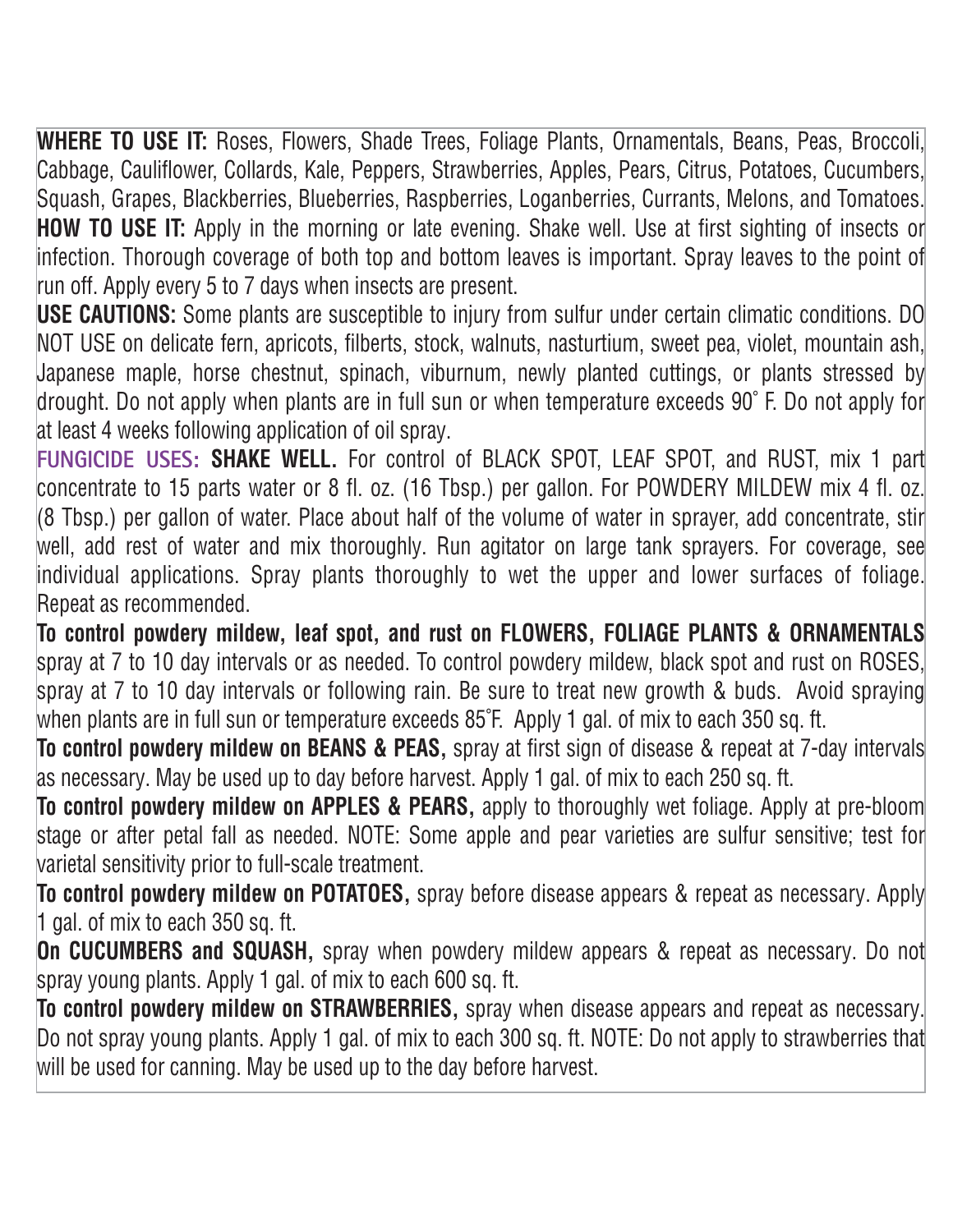**To control powdery mildew on GRAPES,** thoroughly cover foliage. Begin when new shoots are 6-10 inches. Repeat before blooms open and at 14-day intervals as needed. NOTE: Do not apply to wine grapes within 21 days of harvest. Sulfur may damage concord and other labrusca varieties.

**INSECTICIDE AND MITICIDE USES:** For best results, use freshly mixed solution. Mix one part concentrate with 15 parts water, or 8.0 fl. oz. per gallon unless otherwise noted. Use soft water whenever possible. Apply at first sighting of insects/mites. Thoroughly moisten top and bottom leaf surfaces where insects/mites are feeding or resting. Apply every 5 to 7 days when insects are present or as needed to prevent damage. NOTE: Do not use on new transplants, newly rooted cuttings or plants stressed by drought. Avoid application when temperature exceeds 90˚F. Safer® Brand 3-In-1 Concentrate may be used up to and including day of harvest, and is useful as a component of Integrated Pest Management (IPM) programs.

**Flower and Bedding Plants Growing Outdoors,** including foliage plants, roses and succulents. Mix 8 fl. oz. (16 Tbsp.) of concentrate per gallon of water. Apply when insects appear. Take care to thoroughly wet all infested surfaces. A second application should be timed to control newly hatched young. Repeat weekly as needed up to three times. For Earwigs spray directly on insects after disturbing their hiding places. NOTE: Do not use on bleeding heart, gardenias, jade plant, lantana, lilies or sweetpeas. Some varieties of azaleas, begonias, camellias, fuchsias, gardenias and impatiens are soap sensitive. If wilting occurs within a few hours, rinse with clean water supply. Test on chrysanthemums for varietal sensitivity and do not apply to open blooms.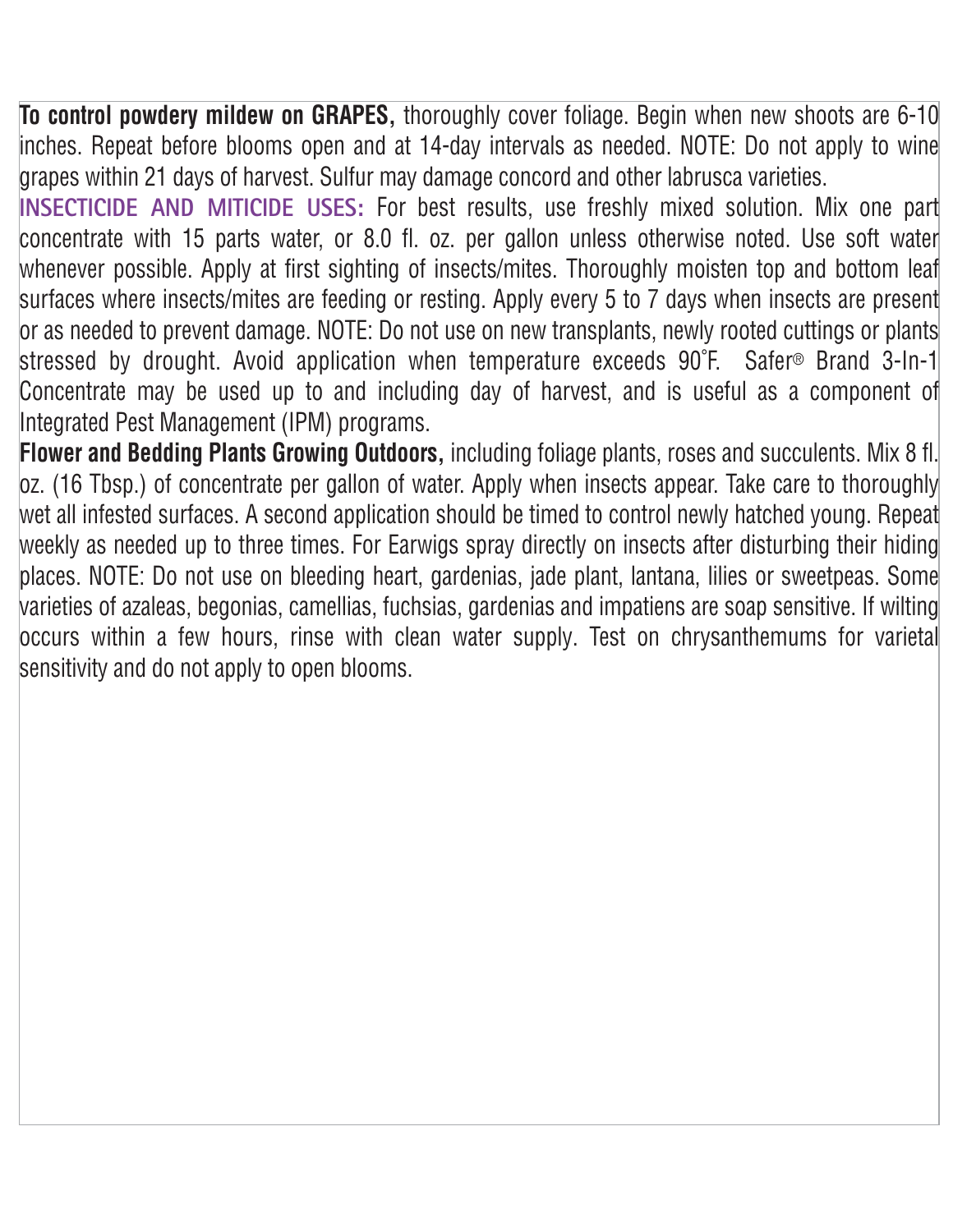**Ornamental Trees and Shrubs:** Mix 8 fl. oz. (16 Tbsp.) of concentrate per gallon of water. To control the crawler stage of Adelgids, Psyllids and Scales, spray to wet bark surface when infestation warrants. For Mites, be sure to wet underside of leaves and needle sheaths. NOTE: Do not apply to chestnut, Japanese maple, mountain ash or Colorado blue spruce. Do not apply to ornamentals stressed by drought or when tender new foliage is present. Do not apply when temperature exceeds 90˚F. Test on Arborvitae, Eugenia and Euonymus for varietal and drought sensitivity. Safer® Brand 3-In-1 Concentrate may result in the temporary removal of the glaucus bloom from spruces.

**Vegetables Growing Outdoors:** Mix one part concentrate to 15 parts water or 8 fl.oz. per gallon. Mix 8 fl. oz. (16 Tbsp.) of concentrate per gallon of water. Apply when insects first appear or when damage occurs. Spray to wet all infested plant surfaces. One gallon of spray covers approximately 850 sq. ft. of growing area. Application rate will vary according to size and growth form of plants. For most pests, repeat application after several days to eliminate newly hatched individuals. Repeat at weekly to biweekly intervals up to three times. Do not make more than 3 sequential applications over a two-week period. Use up to the day before harvest. Note: Do not apply during heat of day or when temperature exceeds 90˚F.

**Root and Tuber Vegetables:** Including carrot, potato, radish and sugar beet to suppress aphids, and to control leafhoppers, plant bugs and whiteflies. Use up to day of harvest.

**Bulb Vegetables:** Including onion and garlic to suppress thrips. Use up to day of harvest.

**Brassica (Cole) Leafy Vegetables:** Including broccoli, Brussels sprouts, cabbage, Chinese cabbage (bok choy) and kale to control leafhoppers, plant bugs and whitefly and to suppress aphids. Use up to day of harvest.

Leafy Vegetables: Including lettuce, celery, and spinach to control whitefly and mites and to suppress aphids. Use up to day of harvest.

Legume Vegetables: Including beans, peas and soybeans to control aphids, grasshoppers, whiteflies and spider mites. Use up to day of harvest.

**Fruiting Vegetables:** Including tomatoes, peppers and eggplant to control spider mites and whitefly and to suppress aphids. Use up to day of harvest.

**Cucurbit Vegetables:** Including cucumber, summer squash and melon to control plant bugs and whitefly and to suppress aphids and mites. Use up to day of harvest. Always apply to cucumbers at night or during the coolest part of the day.

**Herbs and Spices:** Including basil, chives, dill, marjoram, and sage to control whitefly and to suppress aphids and mites. Use up to day of harvest.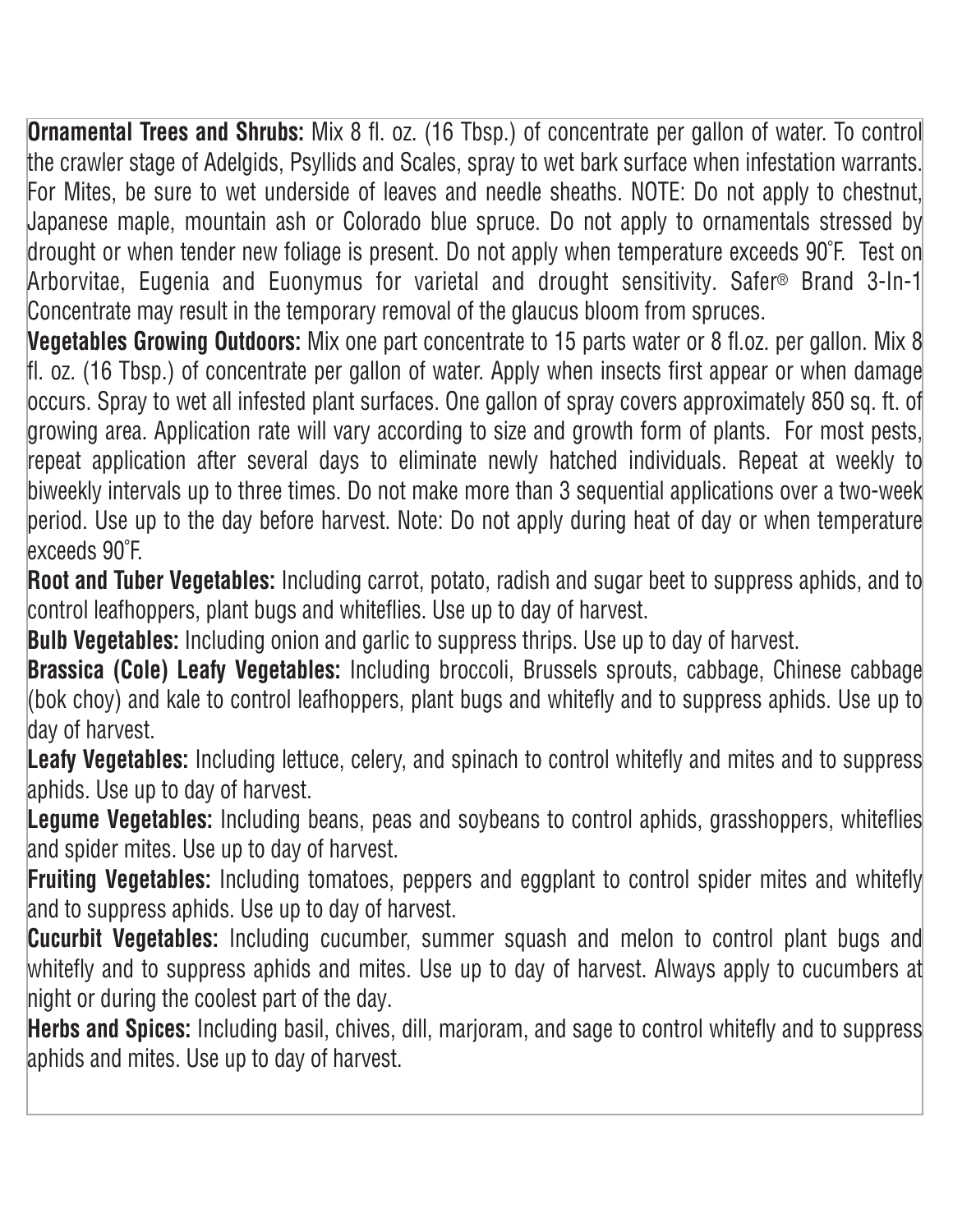**Fruits and Nuts:** Mix 8 fl. oz. (16 Tbsp.) of concentrate per gallon of water. Spray when insects first appear or to prevent damage. Apply to achieve thorough coverage of infested foliage and/or branches. Repeat at weekly intervals as needed. Avoid spraying when blossoms are present. Use up to day of harvest.

**Citrus Fruits:** Including lemons, sweet orange and grapefruit to control aphids, cottony cushion scale, black scale, red scale and mites. Use up to day of harvest. Note: Some marking of fruit may occur, especially when spray run-off occurs or when sooty mold is present.

**Pome Fruits:** Including apple and pear to control leafhoppers, scale crawlers, pear psylla, pear slug (Tenthrinidae) and to suppress aphids and mites. Use up to day of harvest. Note: Spray may cause localized marking of some varieties, particularly apple varieties such as Red and Golden Delicious, Gravenstein, and pear varieties such as d'Anjou, Comice and Asian.

**Stone Fruits:** Including cherry, peach and plums to control scale insects and suppress aphids and mites. Use up to day of harvest. Note: Spray may cause localized spotting of nectarines and remove waxbloom from plums.

**Small Fruits and Berries:** Including blackberry, coffee, cranberry, grape and strawberry to control leafhoppers, mealybugs, scales and whitefly and to suppress aphids and mites. Use up to day of harvest. Note: Do not spray grapes during the period between the start of blooming and 2 to 3 days post shatter. **Tree nuts:** Including almonds, English walnuts and pecans to control scale crawlers and to suppress aphids and mites. Use up to day of harvest.

**STORAGE AND DISPOSAL:** Do not contaminate water, food or feed by storage or disposal. **Storage:** Store in a cool dry area away from heat or open flame and inaccessible to children. Keep from freezing. **Disposal: If empty:** Do not reuse this container. Place in trash or offer for recycling if available. **If partly filled:** Call your local solid waste agency or 800-CLEANUP for disposal instructions. Never place unused product down any indoor or outdoor drain.